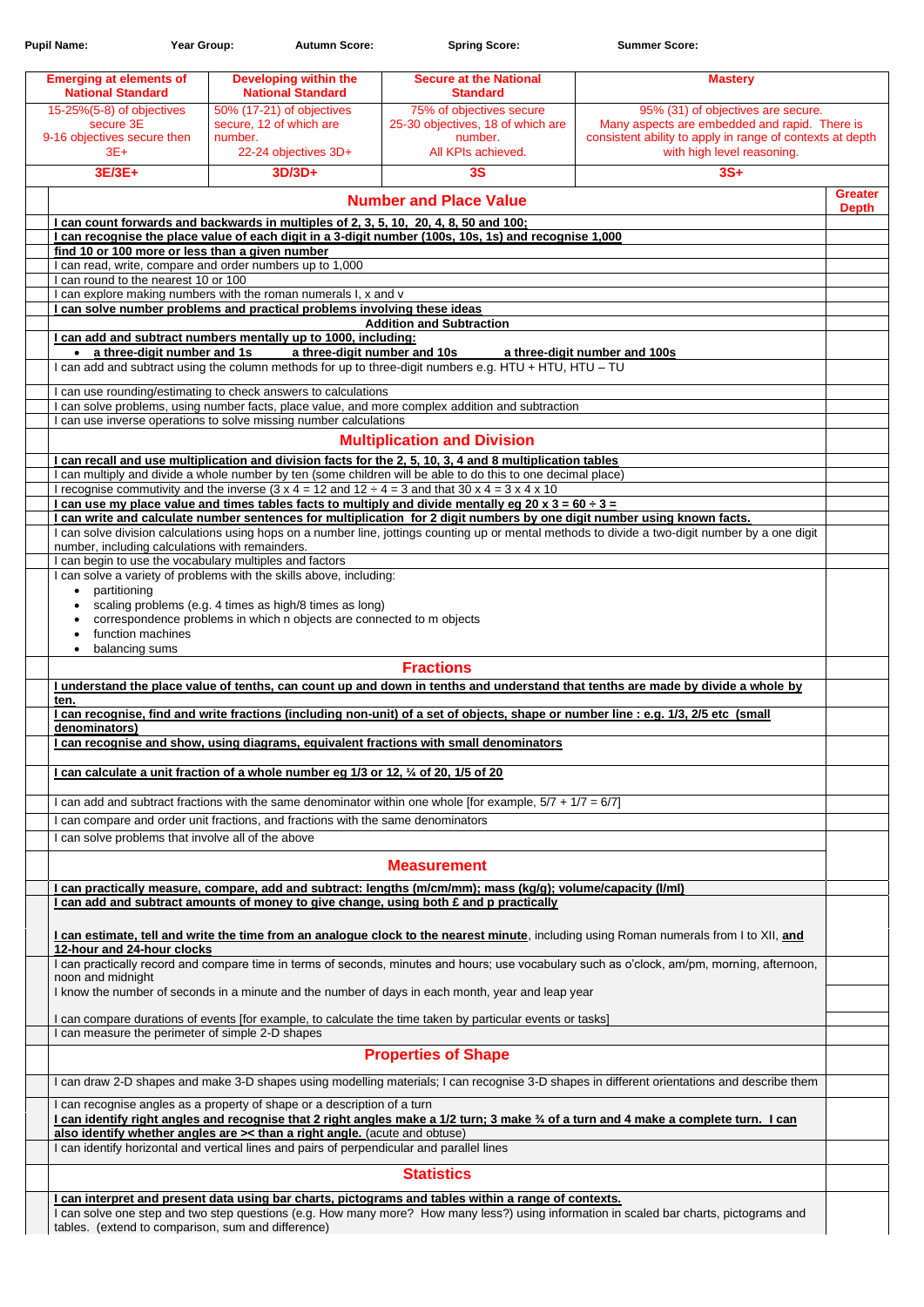| <b>Pupil Name:</b>                                                                                                       | Year Group:                          | <b>Autumn Score:</b>                                                                                                                                                                                                                                                                                       | <b>Spring Score:</b>                                                                                | <b>Summer Score:</b>                                                                                                                                                                                                                                                                                                   |  |  |  |
|--------------------------------------------------------------------------------------------------------------------------|--------------------------------------|------------------------------------------------------------------------------------------------------------------------------------------------------------------------------------------------------------------------------------------------------------------------------------------------------------|-----------------------------------------------------------------------------------------------------|------------------------------------------------------------------------------------------------------------------------------------------------------------------------------------------------------------------------------------------------------------------------------------------------------------------------|--|--|--|
| <b>Emerging at elements of</b><br><b>National Standard</b>                                                               |                                      | <b>Developing within the</b><br><b>National Standard</b>                                                                                                                                                                                                                                                   | <b>Secure at the</b><br><b>National Standard</b>                                                    | <b>Mastery</b>                                                                                                                                                                                                                                                                                                         |  |  |  |
| 15-25% (6-11) of objectives<br>secure then 4E<br>12-21 objectives secure then<br>$4E+$                                   |                                      | 50% (22-27) of objectives<br>secure, 15 of which are<br>number.<br>28-30 objectives secure then<br>$4D+$                                                                                                                                                                                                   | 75% of objectives<br>secure<br>(31-39) objectives, 24<br>of which are number.<br>All KPIs achieved. | 95% (40) of objectives are secure.<br>Many aspects are embedded and rapid. There is<br>consistent ability to apply in range of contexts at depth<br>with high level reasoning.                                                                                                                                         |  |  |  |
| $4E/4E+$                                                                                                                 |                                      | $4D/4D+$                                                                                                                                                                                                                                                                                                   | 4S                                                                                                  | $4S+$                                                                                                                                                                                                                                                                                                                  |  |  |  |
|                                                                                                                          |                                      |                                                                                                                                                                                                                                                                                                            | <b>Number and Place Value</b>                                                                       | GD                                                                                                                                                                                                                                                                                                                     |  |  |  |
|                                                                                                                          |                                      | I can count forwards and backwards in multiples of 2, 3, 4, 5, 6, 7, 8, 9, 10, 11, 12, 20, 25, 50, 100 and 1,000.<br>I can find 10, 100 and 1,000 more or less than a given number up to 10,000.<br>I can count backwards through 0 to include negative numbers to -20 using a range of scales.            |                                                                                                     |                                                                                                                                                                                                                                                                                                                        |  |  |  |
|                                                                                                                          |                                      |                                                                                                                                                                                                                                                                                                            |                                                                                                     |                                                                                                                                                                                                                                                                                                                        |  |  |  |
|                                                                                                                          |                                      |                                                                                                                                                                                                                                                                                                            |                                                                                                     |                                                                                                                                                                                                                                                                                                                        |  |  |  |
|                                                                                                                          |                                      | I can recognise the place value of each digit in a four-digit number (1,000s, 100s, 10s, and 1s) and recognise 10,000.<br>I can read, write, order and compare numbers up to 10,000.                                                                                                                       |                                                                                                     |                                                                                                                                                                                                                                                                                                                        |  |  |  |
|                                                                                                                          |                                      | I can round any number to the nearest 10, 100 or 1,000.                                                                                                                                                                                                                                                    |                                                                                                     |                                                                                                                                                                                                                                                                                                                        |  |  |  |
|                                                                                                                          |                                      | I can solve number and practical problems that involve all of the above.                                                                                                                                                                                                                                   |                                                                                                     |                                                                                                                                                                                                                                                                                                                        |  |  |  |
|                                                                                                                          |                                      | I can read Roman numerals to 100 (I to C) and know that the numeral system changed to include 0 and place value.                                                                                                                                                                                           |                                                                                                     |                                                                                                                                                                                                                                                                                                                        |  |  |  |
|                                                                                                                          |                                      | I can add and subtract numbers with up to 4 digit, using the column addition and subtraction where appropriate.                                                                                                                                                                                            | <b>Addition and Subtraction</b>                                                                     |                                                                                                                                                                                                                                                                                                                        |  |  |  |
|                                                                                                                          |                                      | I can add and subtract numbers mentally up to 10,000, including:                                                                                                                                                                                                                                           |                                                                                                     |                                                                                                                                                                                                                                                                                                                        |  |  |  |
|                                                                                                                          | a given number and multiples of 1    | a given number and multiples of 10                                                                                                                                                                                                                                                                         |                                                                                                     | a given number and multiples of 100                                                                                                                                                                                                                                                                                    |  |  |  |
|                                                                                                                          | a given number and multiples of 1000 |                                                                                                                                                                                                                                                                                                            |                                                                                                     |                                                                                                                                                                                                                                                                                                                        |  |  |  |
|                                                                                                                          |                                      | I can use rounding/estimating to check answers to calculations.<br>I can use the inverse operation to solve missing number calculations.                                                                                                                                                                   |                                                                                                     |                                                                                                                                                                                                                                                                                                                        |  |  |  |
|                                                                                                                          |                                      | I can solve two-step addition & subtraction problems, deciding which operations and methods to use and why.                                                                                                                                                                                                |                                                                                                     |                                                                                                                                                                                                                                                                                                                        |  |  |  |
|                                                                                                                          |                                      |                                                                                                                                                                                                                                                                                                            | <b>Multiplication and Division</b>                                                                  |                                                                                                                                                                                                                                                                                                                        |  |  |  |
|                                                                                                                          |                                      | I know my multiplication and division facts for the 1, 2, 3, 4, 5, 6, 7, 8, 9, 10, 11 and 12 times tables.                                                                                                                                                                                                 |                                                                                                     |                                                                                                                                                                                                                                                                                                                        |  |  |  |
|                                                                                                                          |                                      | I can use my place value and times table facts to multiply and divide mentally (e.g. 720 $\div$ 9 = 80 derived from 9 x 8 = 72).<br>I can multiply and divide a whole number by 10 and 100, including an answer to 1 or 2 decimal places.<br>I can identify a multiples of numbers and factors of numbers. |                                                                                                     |                                                                                                                                                                                                                                                                                                                        |  |  |  |
|                                                                                                                          |                                      |                                                                                                                                                                                                                                                                                                            |                                                                                                     |                                                                                                                                                                                                                                                                                                                        |  |  |  |
|                                                                                                                          |                                      | I can recognise and use factor pairs and their commutativity mentally (e.g. $18 \times 6 = 2 \times 9 \times 6 = 18 \times 3 \times 2$ ).                                                                                                                                                                  |                                                                                                     |                                                                                                                                                                                                                                                                                                                        |  |  |  |
|                                                                                                                          |                                      | I can multiply two-digit and three-digit numbers by a one-digit number using formal written layout.                                                                                                                                                                                                        |                                                                                                     |                                                                                                                                                                                                                                                                                                                        |  |  |  |
|                                                                                                                          |                                      | I can divide a 3-digit number by a one digit number using a formal written method, including remainders.<br>I can solve problems involving multiplying and adding, including:                                                                                                                              |                                                                                                     |                                                                                                                                                                                                                                                                                                                        |  |  |  |
|                                                                                                                          |                                      | Partitioning to multiply two-digit numbers by 1 digit                                                                                                                                                                                                                                                      |                                                                                                     |                                                                                                                                                                                                                                                                                                                        |  |  |  |
|                                                                                                                          |                                      | Scaling problems (e.g. 4 times as high/8 times as long)                                                                                                                                                                                                                                                    |                                                                                                     |                                                                                                                                                                                                                                                                                                                        |  |  |  |
| need?)                                                                                                                   |                                      |                                                                                                                                                                                                                                                                                                            |                                                                                                     | Correspondence problems such as n objects are connected to m objects and introduce ratio/relative sizes of 2 quantities. (e.g. 3 scoops of red paint to 1<br>scoop of white paint, if I had 6 scoops of red paint. How much white paint do I need? I need to make 16 scoops of pink paint. How much red and white do I |  |  |  |
| $\bullet$                                                                                                                |                                      | Function machines and balancing calculations $(3 \times 4 = 2 \times 6)$                                                                                                                                                                                                                                   | <b>Fractions</b>                                                                                    |                                                                                                                                                                                                                                                                                                                        |  |  |  |
|                                                                                                                          |                                      |                                                                                                                                                                                                                                                                                                            |                                                                                                     |                                                                                                                                                                                                                                                                                                                        |  |  |  |
|                                                                                                                          |                                      | I can recognise and show, using diagrams and number lines, families of common equivalent fractions                                                                                                                                                                                                         |                                                                                                     |                                                                                                                                                                                                                                                                                                                        |  |  |  |
| $\bullet$                                                                                                                |                                      | Tenths are made by dividing a whole 10.<br>Hundredths are made by dividing a whole by 100 or a tenth by 10.                                                                                                                                                                                                |                                                                                                     | I understand, read and write the place value of tenths and hundredths, can count up and down in tenths and hundredths and understand that:                                                                                                                                                                             |  |  |  |
|                                                                                                                          |                                      | I can solve problems using harder fractions (incl. non-unit fractions) to calculate quantities e.g. 3/8 of £24                                                                                                                                                                                             |                                                                                                     |                                                                                                                                                                                                                                                                                                                        |  |  |  |
|                                                                                                                          |                                      | I can add and subtract fractions with the same denominator beyond a whole and show my answer as an improper fraction.                                                                                                                                                                                      |                                                                                                     |                                                                                                                                                                                                                                                                                                                        |  |  |  |
|                                                                                                                          |                                      | I can recognise and write decimal equivalents for tenths and hundredths.                                                                                                                                                                                                                                   |                                                                                                     |                                                                                                                                                                                                                                                                                                                        |  |  |  |
|                                                                                                                          |                                      | I can recognise and write decimal equivalents to 1/4, 1/2, 3/4<br>I can round decimals with 1 decimal place to the nearest whole number                                                                                                                                                                    |                                                                                                     |                                                                                                                                                                                                                                                                                                                        |  |  |  |
|                                                                                                                          |                                      | I can compare numbers with the same number of decimal places up to 2 decimal places<br>I can solve simple measure and money problems involving fractions and decimals to 2 decimal places                                                                                                                  |                                                                                                     |                                                                                                                                                                                                                                                                                                                        |  |  |  |
|                                                                                                                          |                                      |                                                                                                                                                                                                                                                                                                            | <b>Measurement</b>                                                                                  |                                                                                                                                                                                                                                                                                                                        |  |  |  |
| I can practically measure, compare, add and subtract: lengths (m/cm/mm); mass (kg/g); volume/capacity (I/ml) money (£/p) |                                      |                                                                                                                                                                                                                                                                                                            |                                                                                                     |                                                                                                                                                                                                                                                                                                                        |  |  |  |
|                                                                                                                          |                                      | I can convert between different units of measure [for example, cm to m, hour to minute mm to cm, $E/p$ ]                                                                                                                                                                                                   |                                                                                                     |                                                                                                                                                                                                                                                                                                                        |  |  |  |
|                                                                                                                          |                                      | I can measure and calculate the perimeter of a rectangular object (including squares) in centimetres and metres                                                                                                                                                                                            |                                                                                                     |                                                                                                                                                                                                                                                                                                                        |  |  |  |
|                                                                                                                          |                                      | I can find the area of rectangular shapes by counting squares                                                                                                                                                                                                                                              |                                                                                                     |                                                                                                                                                                                                                                                                                                                        |  |  |  |

| I can estimate, compare and calculate different measures, including money in pounds and pence                                                                |
|--------------------------------------------------------------------------------------------------------------------------------------------------------------|
| I can read, write and convert time between analogue and digital 12- and 24-hour clocks                                                                       |
| I can solve problems involving converting from hours to minutes, minutes to seconds, years to months, weeks to days                                          |
| <b>Properties of Shape</b>                                                                                                                                   |
| can compare and classify geometric shapes, including quadrilaterals and triangles, based on their properties and sizes                                       |
| I can identify acute and obtuse angles and compare and order angles up to 2 right angles by size                                                             |
| I can identify lines of symmetry in 2-D shapes presented in different orientations                                                                           |
| I can complete a simple symmetrical drawing across a line of symmetry                                                                                        |
| I can identify and describe the properties of a range of 3D shapes (pyramids, prisms, cuboids, cubes, cones)                                                 |
| <b>Position and Direction</b>                                                                                                                                |
| I can describe positions on a 2-D grid as coordinates in the first quadrant                                                                                  |
| I can describe movements between positions as translations to the left/right and up/down                                                                     |
| I can plot specified points and draw sides to complete a given polygon on a quadrant                                                                         |
| <b>Statistics</b>                                                                                                                                            |
| I can interpret and present using a range of graphical methods with more complex scales, including bar charts and time graphs (discrete and continuous data) |
| l can solve comparison, sum and difference problems using information presented in bar charts, pictograms, tables and other graphs                           |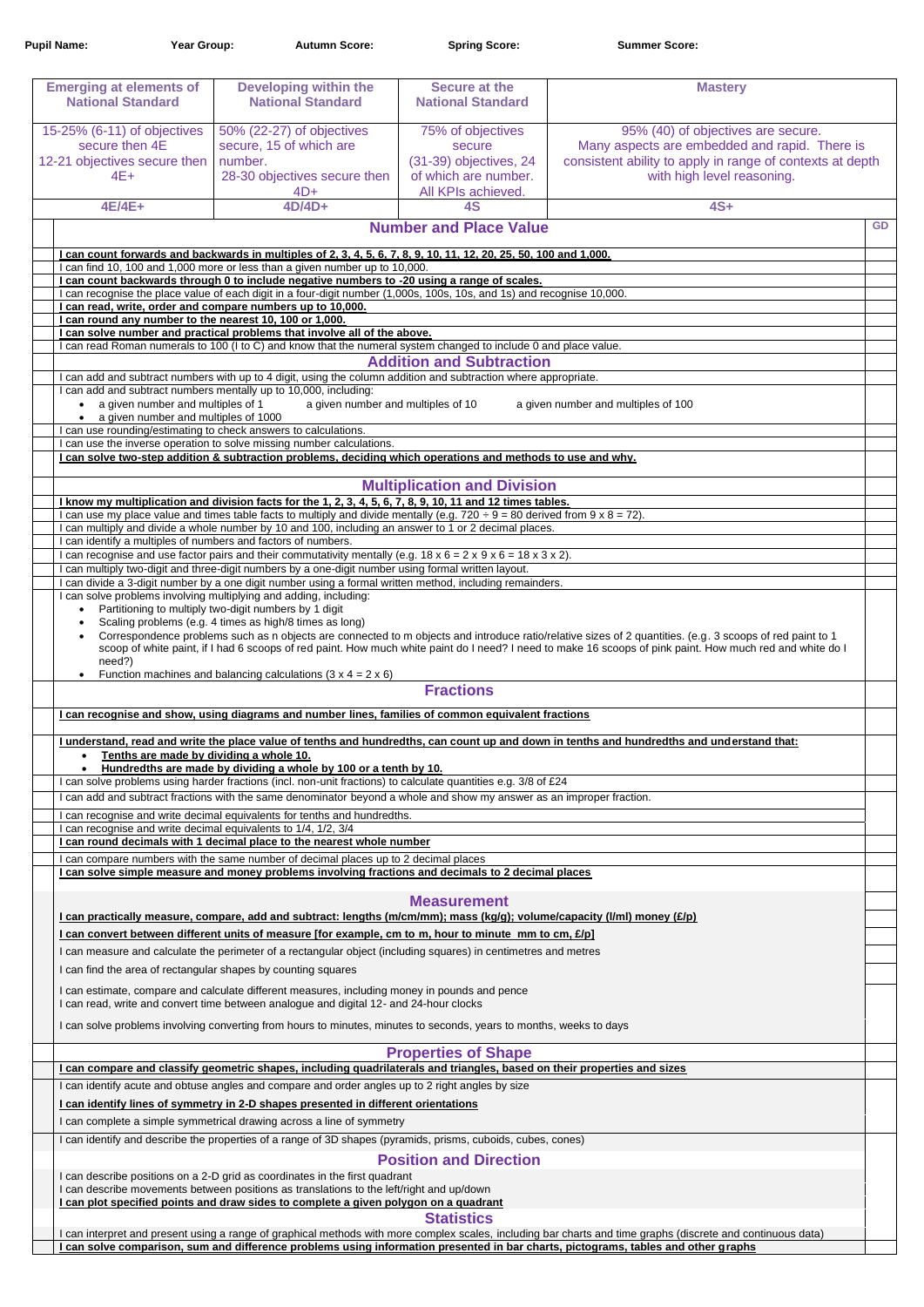| <b>Pupil Name:</b>                                                                                 | Year Group:                                                                                                                                                                                        | <b>Autumn Score:</b>                                                                                                                                                      | <b>Spring Score:</b>                                                                                                                                                                                        | <b>Summer Score:</b>                                                                                                                                                           |           |
|----------------------------------------------------------------------------------------------------|----------------------------------------------------------------------------------------------------------------------------------------------------------------------------------------------------|---------------------------------------------------------------------------------------------------------------------------------------------------------------------------|-------------------------------------------------------------------------------------------------------------------------------------------------------------------------------------------------------------|--------------------------------------------------------------------------------------------------------------------------------------------------------------------------------|-----------|
| <b>Emerging at elements of</b><br><b>National Standard</b>                                         |                                                                                                                                                                                                    | <b>Developing within the</b><br><b>National Standard</b>                                                                                                                  | <b>Working at the</b><br><b>National Standard</b>                                                                                                                                                           | <b>Mastery</b>                                                                                                                                                                 |           |
| 15-25% (7-12) of objectives<br>secure then 5E.<br>13-24 objectives secure then<br>number.<br>$5E+$ |                                                                                                                                                                                                    | 50% (25-33) of objectives<br>secure, 17 of which are<br>34-36 then 5D+                                                                                                    | 75% of objectives<br>secure<br>37-45 objectives, 28<br>of which are<br>number.                                                                                                                              | 95% (46) of objectives are secure.<br>Many aspects are embedded and rapid. There is<br>consistent ability to apply in range of contexts at depth<br>with high level reasoning. |           |
| 5E/5E+                                                                                             |                                                                                                                                                                                                    | $5D/5D+$                                                                                                                                                                  | All KPIs achieved.<br><b>5S</b>                                                                                                                                                                             | $5S+$                                                                                                                                                                          |           |
|                                                                                                    |                                                                                                                                                                                                    |                                                                                                                                                                           | <b>Number and Place Value</b>                                                                                                                                                                               |                                                                                                                                                                                | <b>GD</b> |
|                                                                                                    |                                                                                                                                                                                                    |                                                                                                                                                                           | I can read, write, order and compare numbers to at least 1,000,000 and determine the value of each digit                                                                                                    |                                                                                                                                                                                |           |
|                                                                                                    |                                                                                                                                                                                                    |                                                                                                                                                                           | I understand negative numbers and can count forwards and backwards through 0 using a variety of scales.                                                                                                     | I can count forwards or backwards in multiples 2 - 12, 10, 20 (200), 25 (250), 50 (500), 100, 1000, 10,000, 100,000 for any given number up to 1,000,000                       |           |
|                                                                                                    |                                                                                                                                                                                                    | I can round any number up to 1,000,000 to the nearest 10, 100, 1,000, 10,000, 100,000<br>I can solve number problems and practical problems that involve all of the above |                                                                                                                                                                                                             |                                                                                                                                                                                |           |
|                                                                                                    |                                                                                                                                                                                                    | I can read Roman numerals to 1,000 (M) and recognise years written in Roman numerals                                                                                      |                                                                                                                                                                                                             |                                                                                                                                                                                |           |
|                                                                                                    |                                                                                                                                                                                                    | I can use the column method to add and subtract whole numbers with more than 4 digits.                                                                                    | <b>Addition and Subtraction</b>                                                                                                                                                                             |                                                                                                                                                                                |           |
|                                                                                                    | I can use rounding/estimating to check answers to calculations                                                                                                                                     |                                                                                                                                                                           |                                                                                                                                                                                                             | I can add and subtract numbers mentally with increasingly large numbers (e.g. add/take mentally multiples of 10/100/1000)                                                      |           |
|                                                                                                    | I can use the inverse operation to solve missing number calculations                                                                                                                               |                                                                                                                                                                           |                                                                                                                                                                                                             |                                                                                                                                                                                |           |
|                                                                                                    |                                                                                                                                                                                                    |                                                                                                                                                                           | I can solve addition and subtraction multi-step problems, deciding which operations and methods to use and why<br><b>Multiplication and Division</b>                                                        |                                                                                                                                                                                |           |
|                                                                                                    |                                                                                                                                                                                                    |                                                                                                                                                                           | I can identify multiples and factors, including finding all factor pairs of a number, and common factors of 2 numbers                                                                                       |                                                                                                                                                                                |           |
| factors                                                                                            |                                                                                                                                                                                                    |                                                                                                                                                                           |                                                                                                                                                                                                             | I recall prime numbers up to 19 and begin to establish whether a number up to 100 is a prime number. I know and use the vocabulary of prime numbers and prime                  |           |
|                                                                                                    |                                                                                                                                                                                                    |                                                                                                                                                                           | I can multiply and divide numbers mentally, drawing upon known facts e.g. times tables and place value (35 x ? = 3500)                                                                                      | I can multiply numbers up to 4 digits by a 1- or 2-digit number using a formal written method, including long multiplication for two-digit numbers                             |           |
|                                                                                                    |                                                                                                                                                                                                    |                                                                                                                                                                           |                                                                                                                                                                                                             | I can ÷ numbers up to 4 digits by a 1-digit number using the formal written method of short division and interpret remainders for the context                                  |           |
|                                                                                                    |                                                                                                                                                                                                    | I can multiply and divide whole numbers and those involving decimals by 10, 100 and 1,000                                                                                 | I can recognise and use square numbers and cube numbers, and the notation for squared (2) and cubed (3)                                                                                                     |                                                                                                                                                                                |           |
|                                                                                                    |                                                                                                                                                                                                    |                                                                                                                                                                           | I can solve problems involving x and ÷, including using knowledge of factors and multiples, squares and cubes                                                                                               |                                                                                                                                                                                |           |
|                                                                                                    |                                                                                                                                                                                                    | I can solve problems involving equivalent statements (balancing calculations)                                                                                             |                                                                                                                                                                                                             |                                                                                                                                                                                |           |
|                                                                                                    |                                                                                                                                                                                                    |                                                                                                                                                                           | I can solve problems involving x and $\div$ , including scaling by simple fractions and problems involving simple ratios                                                                                    |                                                                                                                                                                                |           |
|                                                                                                    |                                                                                                                                                                                                    |                                                                                                                                                                           | <b>Fractions</b><br>I can compare and order fractions whose denominators are all multiples of the same number                                                                                               |                                                                                                                                                                                |           |
|                                                                                                    |                                                                                                                                                                                                    |                                                                                                                                                                           |                                                                                                                                                                                                             |                                                                                                                                                                                |           |
|                                                                                                    |                                                                                                                                                                                                    | I can identify, name and write equivalent fractions, including tenths and hundredths                                                                                      | I can recognise mixed numbers and improper fractions and convert from one form to the other [e.g $2/5 + 4/5 = 6/5 = 11/5$ ]                                                                                 |                                                                                                                                                                                |           |
|                                                                                                    |                                                                                                                                                                                                    |                                                                                                                                                                           | I can add and subtract fractions with the same denominator, and denominators that are multiples of the same number                                                                                          |                                                                                                                                                                                |           |
|                                                                                                    |                                                                                                                                                                                                    | I can read and write decimal numbers as fractions [for example, 0.71 = 71/100]                                                                                            | I can multiply proper fractions and mixed numbers by whole numbers, supported by materials and diagrams                                                                                                     |                                                                                                                                                                                |           |
|                                                                                                    | I can recognise and use thousandths and relate them to tenths, hundredths and decimal equivalents<br>I can round decimals with 2 decimal places to the nearest whole number and to 1 decimal place |                                                                                                                                                                           |                                                                                                                                                                                                             |                                                                                                                                                                                |           |
|                                                                                                    |                                                                                                                                                                                                    |                                                                                                                                                                           |                                                                                                                                                                                                             |                                                                                                                                                                                |           |
|                                                                                                    |                                                                                                                                                                                                    | I can read, write, order and compare numbers with up to 3 decimal places                                                                                                  |                                                                                                                                                                                                             |                                                                                                                                                                                |           |
|                                                                                                    | I can solve problems involving number up to 3 decimal places                                                                                                                                       |                                                                                                                                                                           |                                                                                                                                                                                                             |                                                                                                                                                                                |           |
| 100, and as a decimal fraction                                                                     |                                                                                                                                                                                                    |                                                                                                                                                                           |                                                                                                                                                                                                             | I can recognise the per cent symbol (%) and understand that per cent relates to 'number of parts per 100', and write percentages as a fraction with denominator                |           |
|                                                                                                    |                                                                                                                                                                                                    |                                                                                                                                                                           |                                                                                                                                                                                                             | I can solve problems which require knowing percentage and decimal equivalents (1/2, 1/4, 3/4, 1/5, 2/5, 4/5) and calculates fractions of a whole number.                       |           |
|                                                                                                    |                                                                                                                                                                                                    |                                                                                                                                                                           | <b>Measurement</b>                                                                                                                                                                                          |                                                                                                                                                                                |           |
|                                                                                                    |                                                                                                                                                                                                    |                                                                                                                                                                           | I can convert between different units of metric measure [for example, km/m; cm/m; cm/mm; g/kg; l/ml]<br>I can measure and calculate the perimeter of composite rectangular shapes in centimetres and metres |                                                                                                                                                                                |           |

I can calculate and compare the area of rectangles (including squares) using cm<sup>2</sup> and m<sup>2</sup> and estimate the area of irregular shapes

I can estimate volume [for example, using 1 cm<sup>3</sup> blocks to build cuboids (including cubes)] and capacity [for example, using water]

I can identify, describe and represent the position of a shape following a reflection or translation using the appropriate language and know that the shape has not changed.

I can solve problems involving converting between units of time

I can use all four operations to solve problems involving measure [for example, length, mass, volume, money] using decimal notation, incl. scaling

## **Properties of Shape**

I can identify, compare and describe a range of 2D shapes (triangles, quadrilaterals) including understanding symmetry, angles, side length, parallel and perpendicular

I can identify 3-D shapes, including cubes and other cuboids, from 2-D representations

I know angles are measured in degrees: estimate and compare acute, obtuse and reflex angles

## **I can draw given angles, and measure them in degrees (°)**

I can identify: angles at a point and 1 whole turn (total 360°): angles at a point on a straight line and half a turn (total 180°): other multiples of 90°

I can use the properties of rectangles to deduce related facts and find missing lengths and angles

**I can distinguish between regular and irregular polygons based on reasoning about equal sides and angles**

**Position and Direction**

## **Statistics**

**I can complete, read and interpret information in tables, including timetables**

I can solve comparison, sum and difference problems using information presented in a line graph